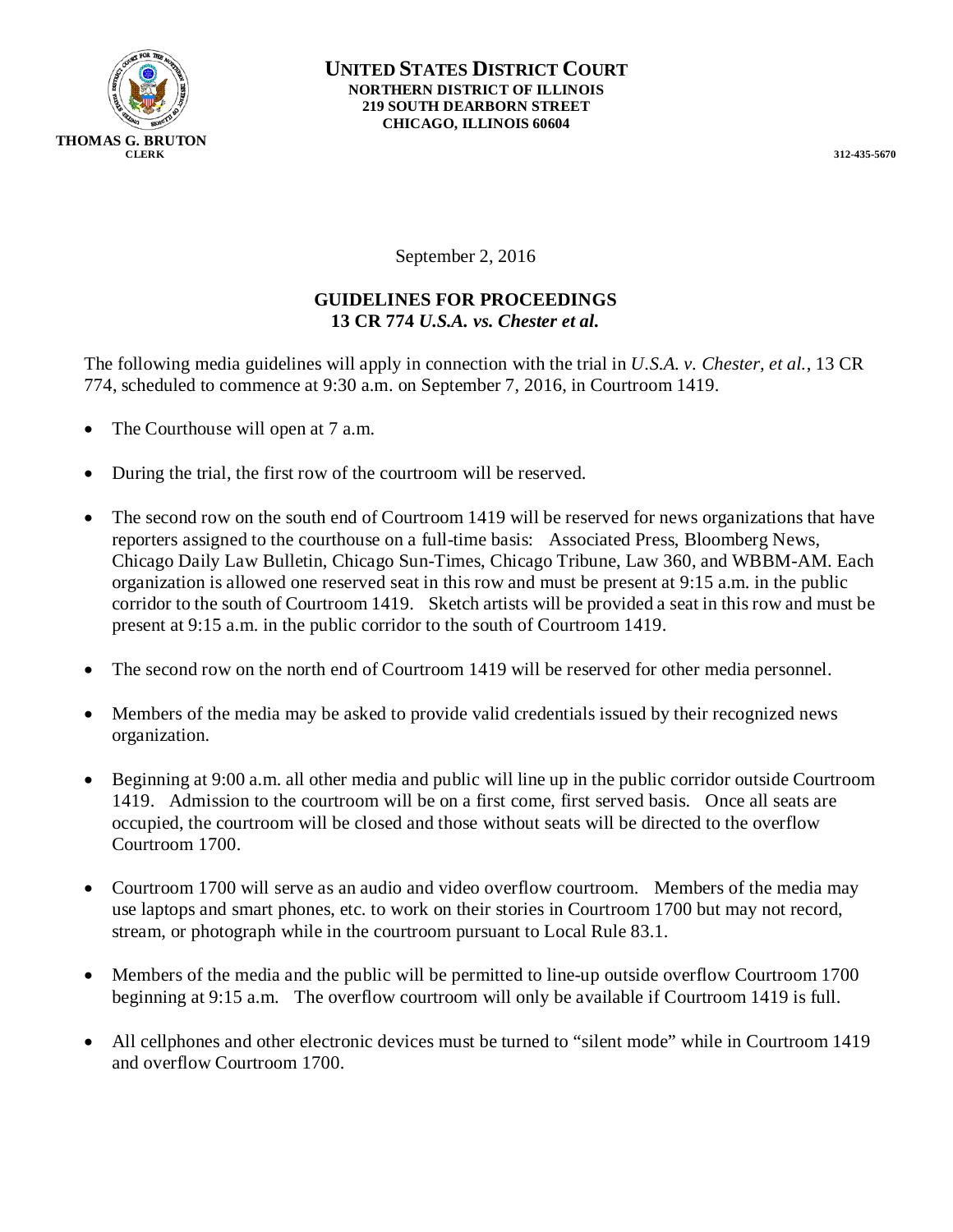- The media may use hand-held mobile devices such as smart phones, etc., to work on their stories in Courtroom 1419 and overflow Courtroom 1700, but may not record, stream, or photograph while in the courtroom pursuant to Local Rule 83.1.
- Making or receiving phone calls in Courtrooms 1419 and 1700 during the proceeding is prohibited.
- Due to other court proceedings, media and spectators shall leave the courtroom immediately after the proceeding.
- Photographing and video or audio recording or transmission of court proceedings is prohibited.
- No beverages or food (other than water at counsel table or the witness stand) are allowed in the courtroom.
- No conversations or disruptive gestures are permitted in the courtroom.
- No interviews or interview requests are permitted on the 14th floor or any other floor of the E.M. Dirksen U.S. Courthouse other than in the lobby, pursuant to General Order 07-001.
- Pursuant to General Order 07-001, found at www.ilnd.uscourts.gov, Clerk's Office Page/Media Information, interviews may occur only in the media area of the lobby. Filming of any security equipment or uniformed security personnel is prohibited.
- Media personnel will have lobby access until 6:00 p.m.
- The jury trial will generally begin at 9:30 a.m. Monday through Thursday. Due to the Labor Day holiday, the trial will run Wednesday, September 7 through Friday, September 9, for the week of September 4. All spectators must be seated before the trial begins.
- The recording, streaming, or use of cameras is not allowed in the courthouse, except in the media area of the lobby.
- Cameras, photography, and recording are prohibited in all areas of the courthouse except in the media area of the lobby.
- The U.S. Marshals Service will be in charge of providing security and may limit seating as necessary to ensure the safety of all present.
- The U.S. Marshals Service is allowed to restrict the entrance to the media area in the lobby should there arise a life safety issue with occupancy.
- The media and public are reminded that public safety must be considered, and any action that may cause an unsafe environment will be addressed by the U.S. Marshals Service. No member of the public or the media can block an entrance or exit to the Courthouse.
- Failure to comply with these rules will result in removal from the courtroom.